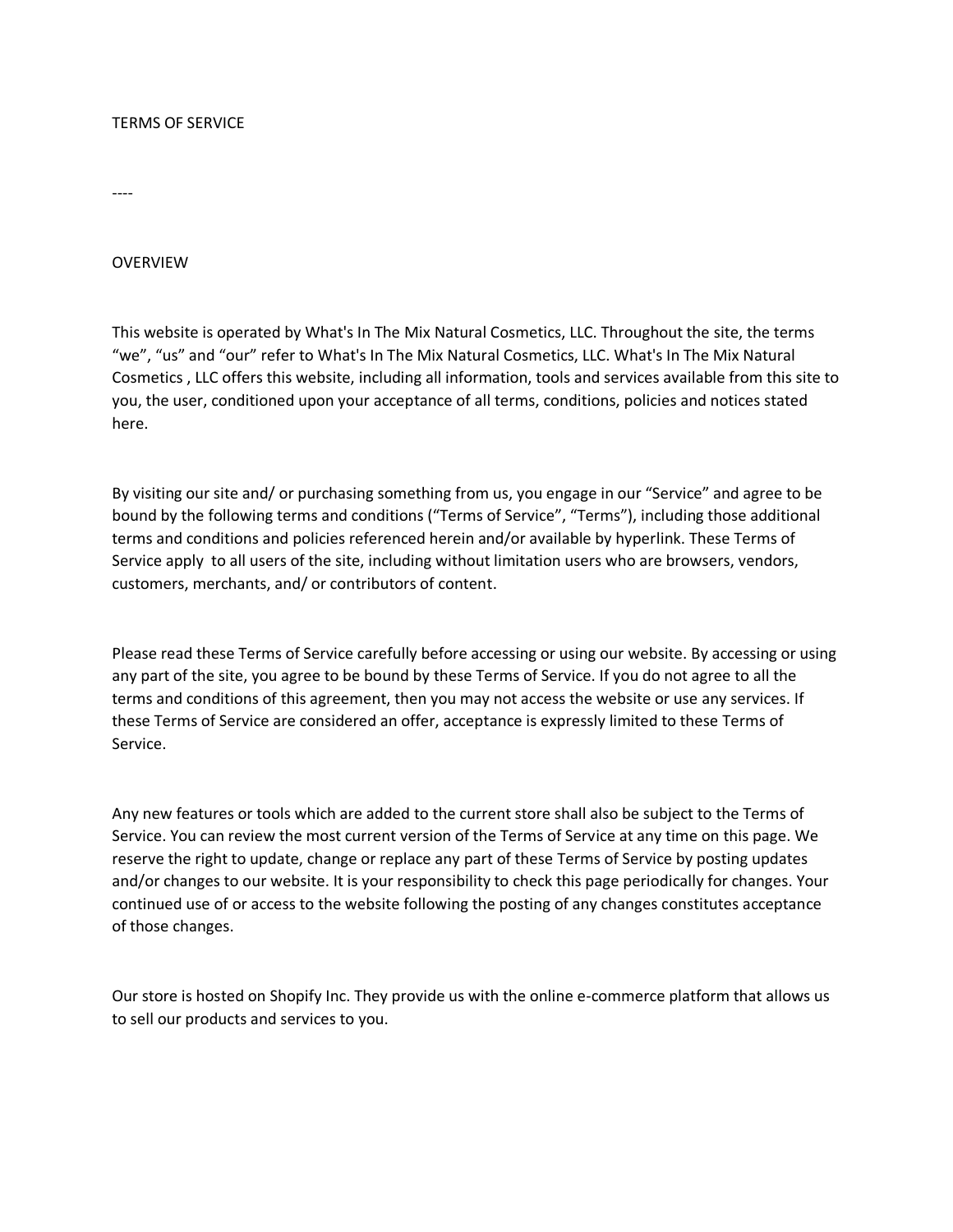#### SECTION 1 - ONLINE STORE TERMS

By agreeing to these Terms of Service, you represent that you are at least the age of majority in your state or province of residence, or that you are the age of majority in your state or province of residence and you have given us your consent to allow any of your minor dependents to use this site.

You may not use our products for any illegal or unauthorized purpose nor may you, in the use of the Service, violate any laws in your jurisdiction (including but not limited to copyright laws).

You must not transmit any worms or viruses or any code of a destructive nature.

A breach or violation of any of the Terms will result in an immediate termination of your Services.

#### SECTION 2 - GENERAL CONDITIONS

We reserve the right to refuse service to anyone for any reason at any time.

You understand that your content (not including credit card information), may be transferred unencrypted and involve (a) transmissions over various networks; and (b) changes to conform and adapt to technical requirements of connecting networks or devices. Credit card information is always encrypted during transfer over networks.

You agree not to reproduce, duplicate, copy, sell, resell or exploit any portion of the Service, use of the Service, or access to the Service or any contact on the website through which the service is provided, without express written permission by us.

The headings used in this agreement are included for convenience only and will not limit or otherwise affect these Terms.

#### SECTION 3 - ACCURACY, COMPLETENESS AND TIMELINESS OF INFORMATION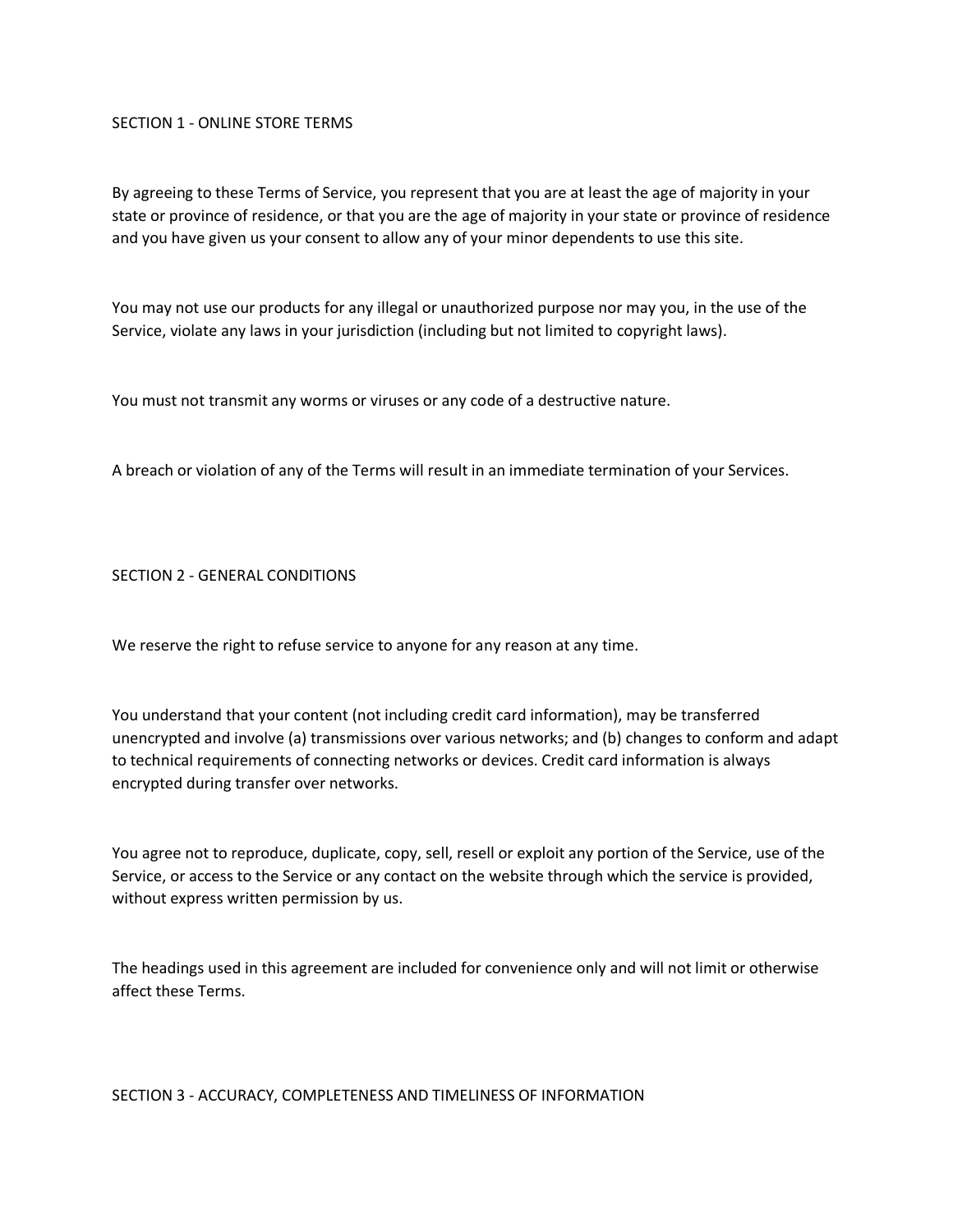We are not responsible if information made available on this site is not accurate, complete or current. The material on this site is provided for general information only and should not be relied upon or used as the sole basis for making decisions without consulting primary, more accurate, more complete or more timely sources of information. Any reliance on the material on this site is at your own risk.

This site may contain certain historical information. Historical information, necessarily, is not current and is provided for your reference only. We reserve the right to modify the contents of this site at any time, but we have no obligation to update any information on our site. You agree that it is your responsibility to monitor changes to our site.

## SECTION 4 - MODIFICATIONS TO THE SERVICE AND PRICES

Prices for our products are subject to change without notice.

We reserve the right at any time to modify or discontinue the Service (or any part or content thereof) without notice at any time.

We shall not be liable to you or to any third-party for any modification, price change, suspension or discontinuance of the Service.

SECTION 5 - PRODUCTS OR SERVICES (if applicable)

Certain products or services may be available exclusively online through the website. These products or services may have limited quantities and are subject to return or exchange only according to our Return Policy.

We have made every effort to display as accurately as possible the colors and images of our products that appear at the store. We cannot guarantee that your computer monitor's display of any color will be accurate.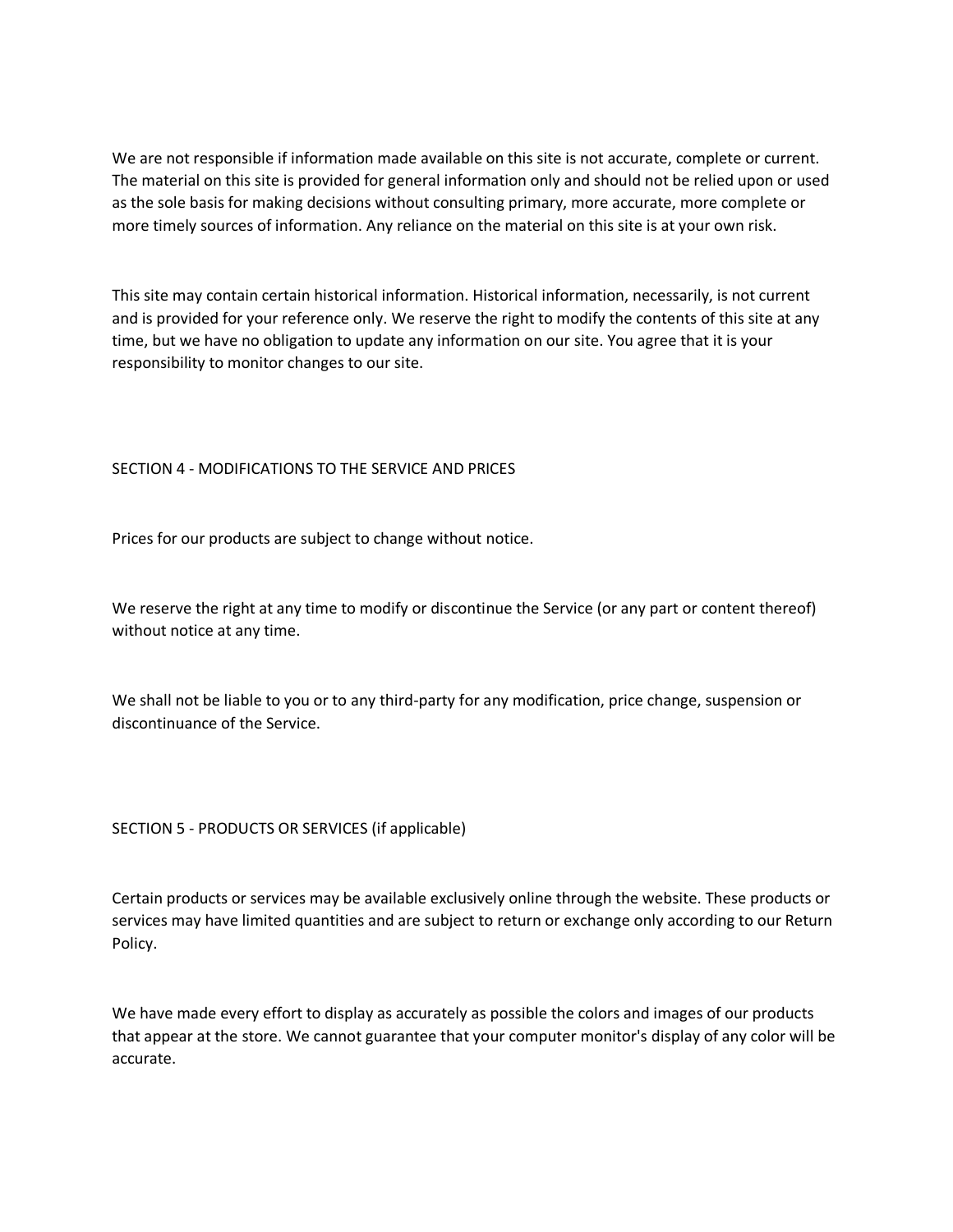We reserve the right, but are not obligated, to limit the sales of our products or Services to any person, geographic region or jurisdiction. We may exercise this right on a case-by-case basis. We reserve the right to limit the quantities of any products or services that we offer. All descriptions of products or product pricing are subject to change at anytime without notice, at the sole discretion of us. We reserve the right to discontinue any product at any time. Any offer for any product or service made on this site is void where prohibited.

We do not warrant that the quality of any products, services, information, or other material purchased or obtained by you will meet your expectations, or that any errors in the Service will be corrected.

## SECTION 6 - ACCURACY OF BILLING AND ACCOUNT INFORMATION

We reserve the right to refuse any order you place with us. We may, in our sole discretion, limit or cancel quantities purchased per person, per household or per order. These restrictions may include orders placed by or under the same customer account, the same credit card, and/or orders that use the same billing and/or shipping address. In the event that we make a change to or cancel an order, we may attempt to notify you by contacting the e-mail and/or billing address/phone number provided at the time the order was made. We reserve the right to limit or prohibit orders that, in our sole judgment, appear to be placed by dealers, resellers or distributors.

You agree to provide current, complete and accurate purchase and account information for all purchases made at our store. You agree to promptly update your account and other information, including your email address and credit card numbers and expiration dates, so that we can complete your transactions and contact you as needed.

For more detail, please review our Returns Policy.

SECTION 7 - OPTIONAL TOOLS

We may provide you with access to third-party tools over which we neither monitor nor have any control nor input.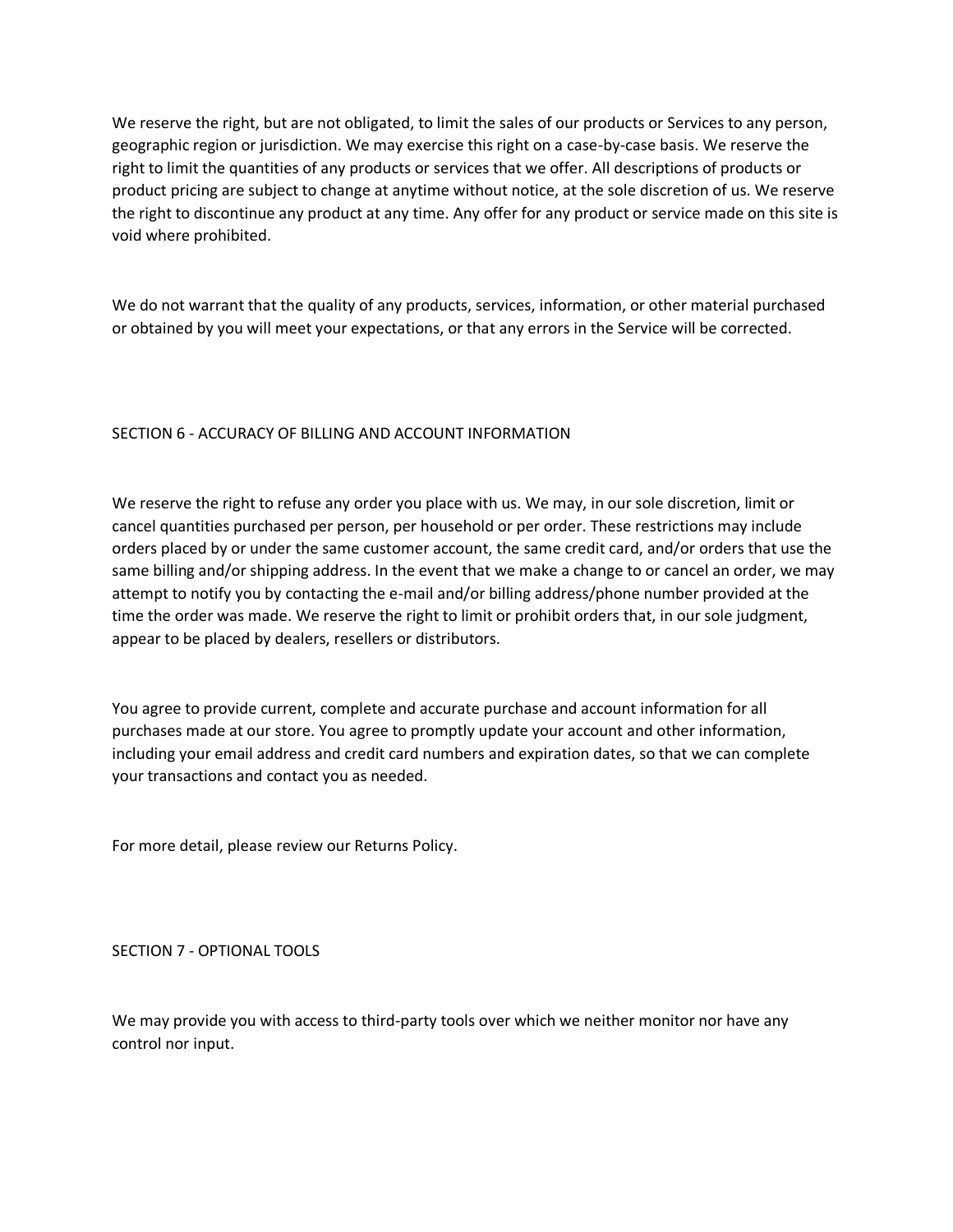You acknowledge and agree that we provide access to such tools "as is" and "as available" without any warranties, representations or conditions of any kind and without any endorsement. We shall have no liability whatsoever arising from or relating to your use of optional third-party tools.

Any use by you of optional tools offered through the site is entirely at your own risk and discretion and you should ensure that you are familiar with and approve of the terms on which tools are provided by the relevant third-party provider(s).

We may also, in the future, offer new services and/or features through the website (including, the release of new tools and resources). Such new features and/or services shall also be subject to these Terms of Service.

# SECTION 8 - THIRD-PARTY LINKS

Certain content, products and services available via our Service may include materials from third-parties.

Third-party links on this site may direct you to third-party websites that are not affiliated with us. We are not responsible for examining or evaluating the content or accuracy and we do not warrant and will not have any liability or responsibility for any third-party materials or websites, or for any other materials, products, or services of third-parties.

We are not liable for any harm or damages related to the purchase or use of goods, services, resources, content, or any other transactions made in connection with any third-party websites. Please review carefully the third-party's policies and practices and make sure you understand them before you engage in any transaction. Complaints, claims, concerns, or questions regarding third-party products should be directed to the third-party.

## SECTION 9 - USER COMMENTS, FEEDBACK AND OTHER SUBMISSIONS

If, at our request, you send certain specific submissions (for example contest entries) or without a request from us you send creative ideas, suggestions, proposals, plans, or other materials, whether online, by email, by postal mail, or otherwise (collectively, 'comments'), you agree that we may, at any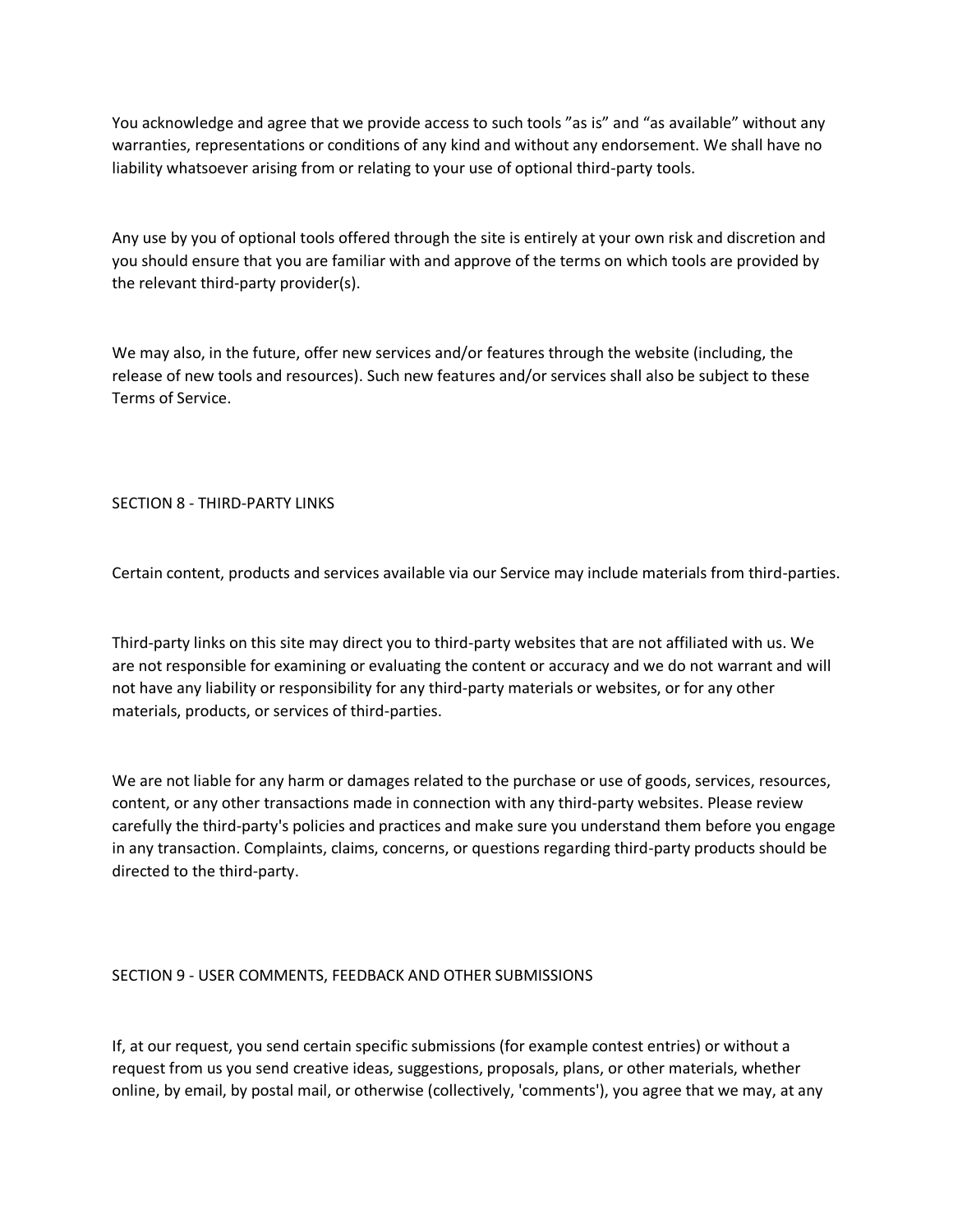time, without restriction, edit, copy, publish, distribute, translate and otherwise use in any medium any comments that you forward to us. We are and shall be under no obligation (1) to maintain any comments in confidence; (2) to pay compensation for any comments; or (3) to respond to any comments.

We may, but have no obligation to, monitor, edit or remove content that we determine in our sole discretion are unlawful, offensive, threatening, libelous, defamatory, pornographic, obscene or otherwise objectionable or violates any party's intellectual property or these Terms of Service.

You agree that your comments will not violate any right of any third-party, including copyright, trademark, privacy, personality or other personal or proprietary right. You further agree that your comments will not contain libelous or otherwise unlawful, abusive or obscene material, or contain any computer virus or other malware that could in any way affect the operation of the Service or any related website. You may not use a false e-mail address, pretend to be someone other than yourself, or otherwise mislead us or third-parties as to the origin of any comments. You are solely responsible for any comments you make and their accuracy. We take no responsibility and assume no liability for any comments posted by you or any third-party.

## SECTION 10 - PERSONAL INFORMATION

Your submission of personal information through the store is governed by our Privacy Policy. To view our Privacy Policy.

## SECTION 11 - ERRORS, INACCURACIES AND OMISSIONS

Occasionally there may be information on our site or in the Service that contains typographical errors, inaccuracies or omissions that may relate to product descriptions, pricing, promotions, offers, product shipping charges, transit times and availability. We reserve the right to correct any errors, inaccuracies or omissions, and to change or update information or cancel orders if any information in the Service or on any related website is inaccurate at any time without prior notice (including after you have submitted your order).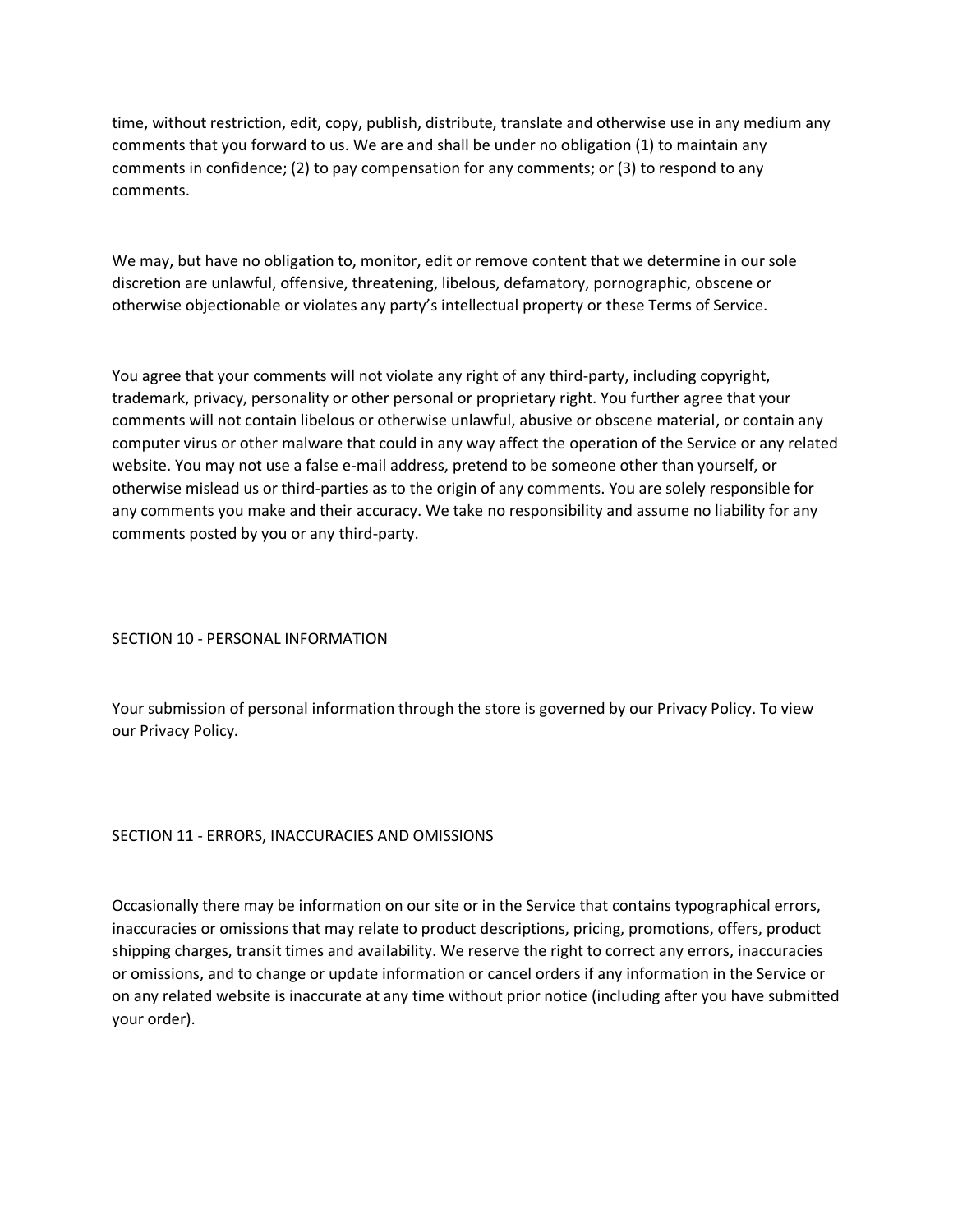We undertake no obligation to update, amend or clarify information in the Service or on any related website, including without limitation, pricing information, except as required by law. No specified update or refresh date applied in the Service or on any related website, should be taken to indicate that all information in the Service or on any related website has been modified or updated.

## SECTION 12 - PROHIBITED USES

In addition to other prohibitions as set forth in the Terms of Service, you are prohibited from using the site or its content: (a) for any unlawful purpose; (b) to solicit others to perform or participate in any unlawful acts; (c) to violate any international, federal, provincial or state regulations, rules, laws, or local ordinances; (d) to infringe upon or violate our intellectual property rights or the intellectual property rights of others; (e) to harass, abuse, insult, harm, defame, slander, disparage, intimidate, or discriminate based on gender, sexual orientation, religion, ethnicity, race, age, national origin, or disability; (f) to submit false or misleading information; (g) to upload or transmit viruses or any other type of malicious code that will or may be used in any way that will affect the functionality or operation of the Service or of any related website, other websites, or the Internet; (h) to collect or track the personal information of others; (i) to spam, phish, pharm, pretext, spider, crawl, or scrape; (j) for any obscene or immoral purpose; or (k) to interfere with or circumvent the security features of the Service or any related website, other websites, or the Internet. We reserve the right to terminate your use of the Service or any related website for violating any of the prohibited uses.

#### SECTION 13 - DISCLAIMER OF WARRANTIES; LIMITATION OF LIABILITY

We do not guarantee, represent or warrant that your use of our service will be uninterrupted, timely, secure or error-free.

We do not warrant that the results that may be obtained from the use of the service will be accurate or reliable.

You agree that from time to time we may remove the service for indefinite periods of time or cancel the service at any time, without notice to you.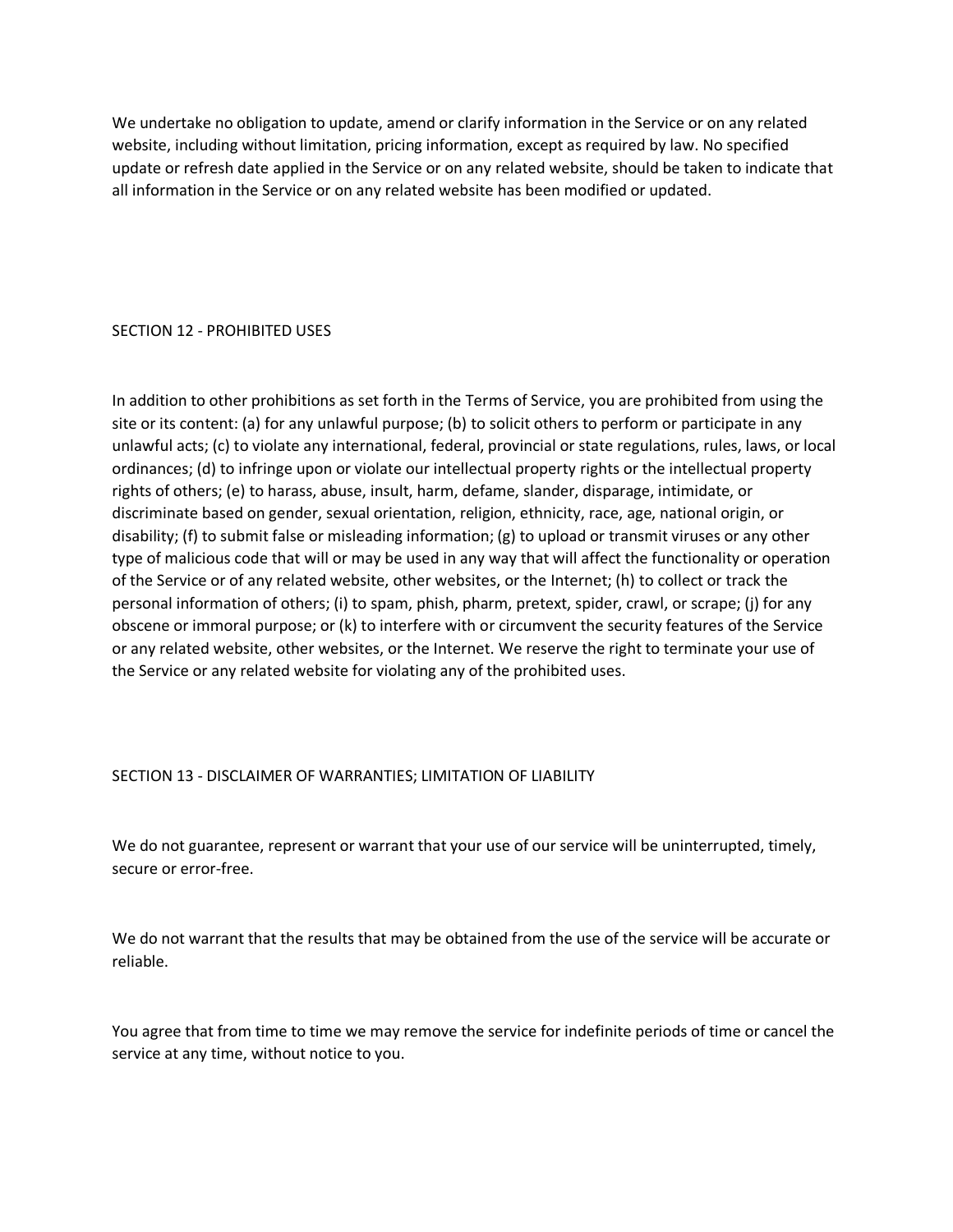You expressly agree that your use of, or inability to use, the service is at your sole risk. The service and all products and services delivered to you through the service are (except as expressly stated by us) provided 'as is' and 'as available' for your use, without any representation, warranties or conditions of any kind, either express or implied, including all implied warranties or conditions of merchantability, merchantable quality, fitness for a particular purpose, durability, title, and non-infringement.

In no case shall What's In The Mix Natural Cosmetics, LLC, our directors, officers, employees, affiliates, agents, contractors, interns, suppliers, service providers or licensors be liable for any injury, loss, claim, or any direct, indirect, incidental, punitive, special, or consequential damages of any kind, including, without limitation lost profits, lost revenue, lost savings, loss of data, replacement costs, or any similar damages, whether based in contract, tort (including negligence), strict liability or otherwise, arising from your use of any of the service or any products procured using the service, or for any other claim related in any way to your use of the service or any product, including, but not limited to, any errors or omissions in any content, or any loss or damage of any kind incurred as a result of the use of the service or any content (or product) posted, transmitted, or otherwise made available via the service, even if advised of their possibility. Because some states or jurisdictions do not allow the exclusion or the limitation of liability for consequential or incidental damages, in such states or jurisdictions, our liability shall be limited to the maximum extent permitted by law.

## SECTION 14 - INDEMNIFICATION

You agree to indemnify, defend and hold harmless What's In The Mix, LLC and our parent, subsidiaries, affiliates, partners, officers, directors, agents, contractors, licensors, service providers, subcontractors, suppliers, interns and employees, harmless from any claim or demand, including reasonable attorneys' fees, made by any third-party due to or arising out of your breach of these Terms of Service or the documents they incorporate by reference, or your violation of any law or the rights of a third-party.

## SECTION 15 - SEVERABILITY

In the event that any provision of these Terms of Service is determined to be unlawful, void or unenforceable, such provision shall nonetheless be enforceable to the fullest extent permitted by applicable law, and the unenforceable portion shall be deemed to be severed from these Terms of Service, such determination shall not affect the validity and enforceability of any other remaining provisions.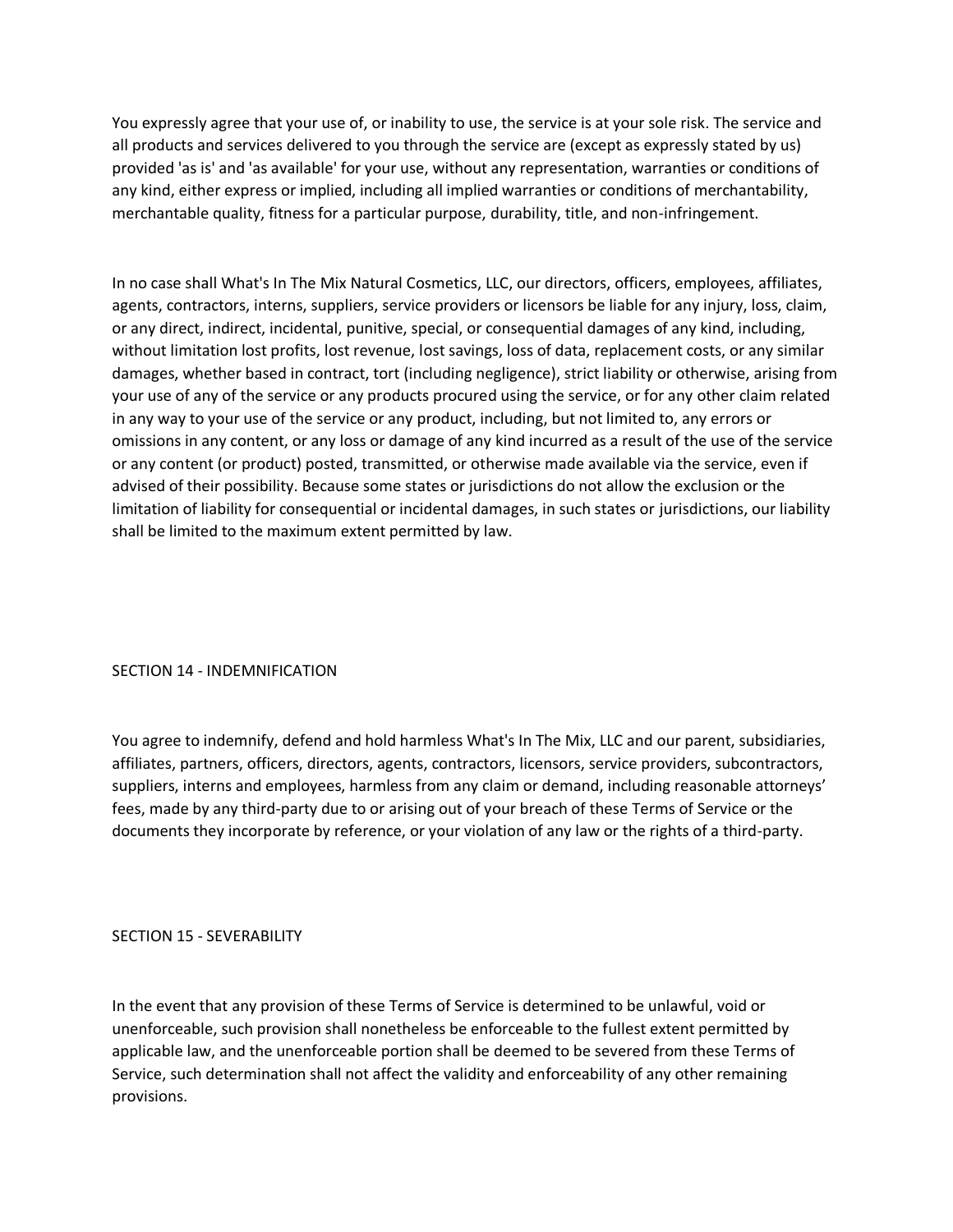#### SECTION 16 - TERMINATION

The obligations and liabilities of the parties incurred prior to the termination date shall survive the termination of this agreement for all purposes.

These Terms of Service are effective unless and until terminated by either you or us. You may terminate these Terms of Service at any time by notifying us that you no longer wish to use our Services, or when you cease using our site.

If in our sole judgment you fail, or we suspect that you have failed, to comply with any term or provision of these Terms of Service, we also may terminate this agreement at any time without notice and you will remain liable for all amounts due up to and including the date of termination; and/or accordingly may deny you access to our Services (or any part thereof).

SECTION 17 - ENTIRE AGREEMENT

The failure of us to exercise or enforce any right or provision of these Terms of Service shall not constitute a waiver of such right or provision.

These Terms of Service and any policies or operating rules posted by us on this site or in respect to The Service constitutes the entire agreement and understanding between you and us and govern your use of the Service, superseding any prior or contemporaneous agreements, communications and proposals, whether oral or written, between you and us (including, but not limited to, any prior versions of the Terms of Service).

Any ambiguities in the interpretation of these Terms of Service shall not be construed against the drafting party.

SECTION 18 - GOVERNING LAW